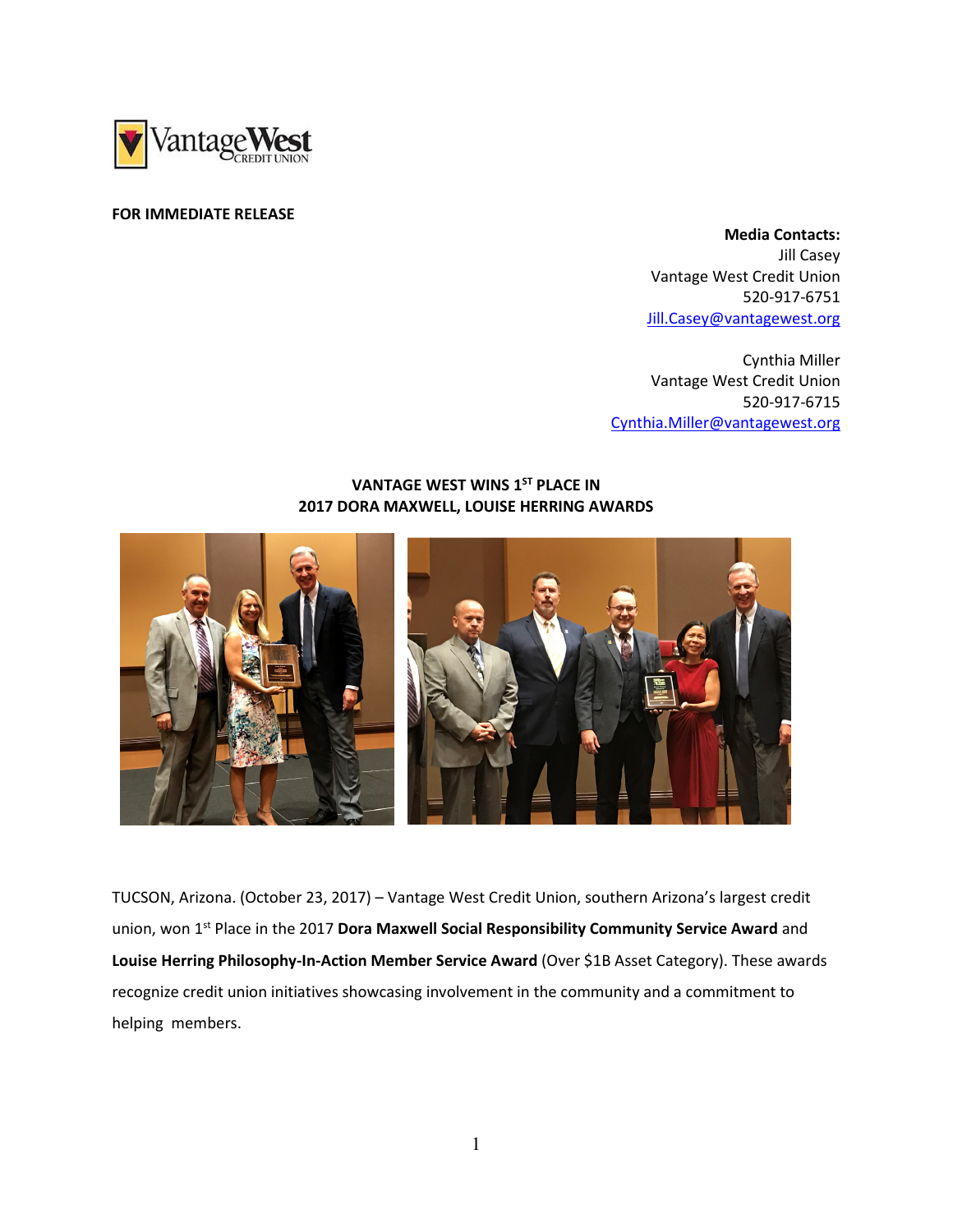The Mountain West Credit Union Association (MWCUA) and the Credit Union National Association (CUNA) sponsored the awards, which were presented on October 18, during the International Credit Union Day celebration held by the Southern Arizona Chapter of Credit Unions.

"Vantage West is committed to fostering thriving communities and serving the needs of our membership. We believe that when our members and the communities thrive, we thrive. It is in this spirit that we embark on collaborative efforts that benefit both our membership and the communities we serve," said Robert D. Ramirez, Vantage West President and CEO.

The Dora Maxwell Award, inspired by credit union pioneer Dora Maxwell, is given to a credit union for performing noteworthy social responsibility projects within the community.

For its winning entry, Vantage West partnered with Children's Clinics of Southern Arizona in holding a "Holiday Toy Drive to Remember." The toy drive benefited children of families living below poverty level, who otherwise would not have had Christmas presents. As a result of the generosity of credit union employees and members, Vantage West collected toys for more than 2,000 children for the holidays.

The Louise Herring Award recognizes a credit union's efforts to materially improve members' lives through internal programs and services that mirror the credit union philosophy of "people helping people." The award is given in honor of Louise Herring, an active supporter, organizer and champion of credit unions who believed credit unions should work in a practical manner to better peoples' lives.

Vantage West won the Louise Herring Award for its involvement in an Anti-Skimming Alliance with the Arizona Department of Agriculture's Weights and Measures Division and law enforcement. The Alliance was formed in response to the alarming number of card skimmers found last year in Arizona gas pumps. In the summer of 2016 alone, Vantage West helped identify 13 locations with more than 26 skimmers between Tucson, Casa Grande and Phoenix, and helped prevent nearly \$200,000 in fraudulent activity.

As state-level winners of the Dora Maxwell and Louise Herring Awards, Vantage West's entries will move forward to compete with other top entries for national recognition. National winners will be announced at the CUNA Governmental Affairs Conference in February 2018.

2